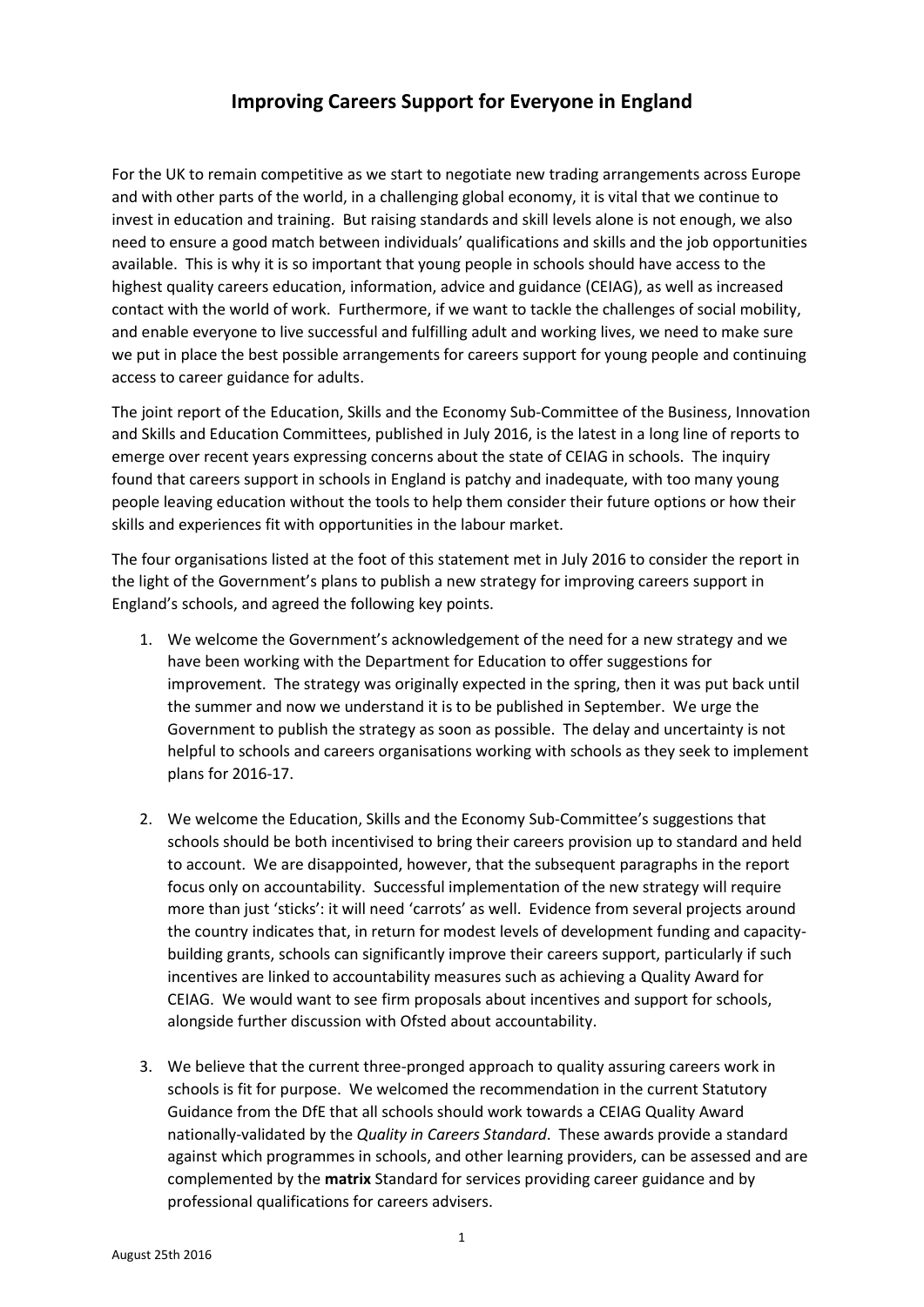Nevertheless, we appreciate that the distinction between the Quality Awards, the *Quality in Careers Standard* and the **matrix** Standard is not always clearly understood and that the situation can appear to be complicated further by the fact that there are 12 different Quality Awards. We have, therefore, worked together to produce a short statement to explain the distinction and relationship between the different quality standards (reproduced as an appendix below) and we will work further with the 12 providers of the Quality Awards to explore ways of bringing greater coherence to the current provision.

- 4. We welcome the focus on more effective use of destination data to support schools' monitoring, review and evaluation of their careers provision and agree with the Sub-Committee's recommendations that the Government should improve the data. For destination data to be useful it needs to relate to recent leavers, cover a longer period of time after leaving school and enable schools to track the early post-school careers of individual pupils. Only then would a school be able to answer the question: *"did we get the careers education and guidance right for that student?"*
- 5. We welcome the calls for greater coherence and the Government's recent appointment of a single Minister responsible for co-ordinating careers provision for all ages – this will be most helpful. Similarly, we support the recent relocation of responsibility for further education, higher education and apprenticeships into the Department for Education, which should make achieving greater coherence easier to accomplish. The changes already made by the Government should enable all the various initiatives to be brought together into a coherent all-age strategy for careers and lay the foundations, potentially, for an all-age careers service.
- 6. We recognise the reasons for suggesting that responsibility for the National Careers Service might be transferred to the Careers & Enterprise Company. Before any such transfer were to be finalised, however, we believe there should be a review of the remit and contracting arrangements for the service – to which we would readily contribute. We would also want to see evidence that the Company had a drive and focus on careers equal to that which it currently has on enterprise. We would be pleased to work with the Company to help it achieve this and to contribute to the proposed consultation on any transfer of responsibility.

The **Career Development Institute (CDI)** is the UK-wide professional body for everyone working in career education, career information, advice and guidance and career coaching.

\_\_\_\_\_\_\_\_\_\_\_\_\_\_\_\_\_\_\_\_\_\_\_\_\_\_\_\_\_\_\_\_\_\_\_\_\_\_\_\_\_\_\_\_\_\_\_\_\_\_\_\_\_\_\_\_\_\_\_\_\_\_\_\_\_\_\_\_\_\_\_\_\_\_\_\_\_\_\_\_\_\_

**Careers England** is the trade association for employer organisations and traders involved in the provision of products and services promoting careers education and guidance in England.

**Assessment Services Ltd** is the assessment body for the **matrix** Standard, the Government-owned quality standard for organisations to assess and measure their information, advice and guidance services which ultimately support individuals in their choice of career, learning, work and life-goals.

The **Quality in Careers Consortium** oversees the *Quality in Careers Standard* which nationally validates the CEIAG Quality Awards in England. The Consortium Board comprises representatives of the Association of Colleges, the Association of Employment and Learning Providers, the Association of School and College Leaders, the Career Development Institute, Careers England, the Higher Education Liaison Officers Association, the National Association of Head Teachers, and independent CEIAG consultants.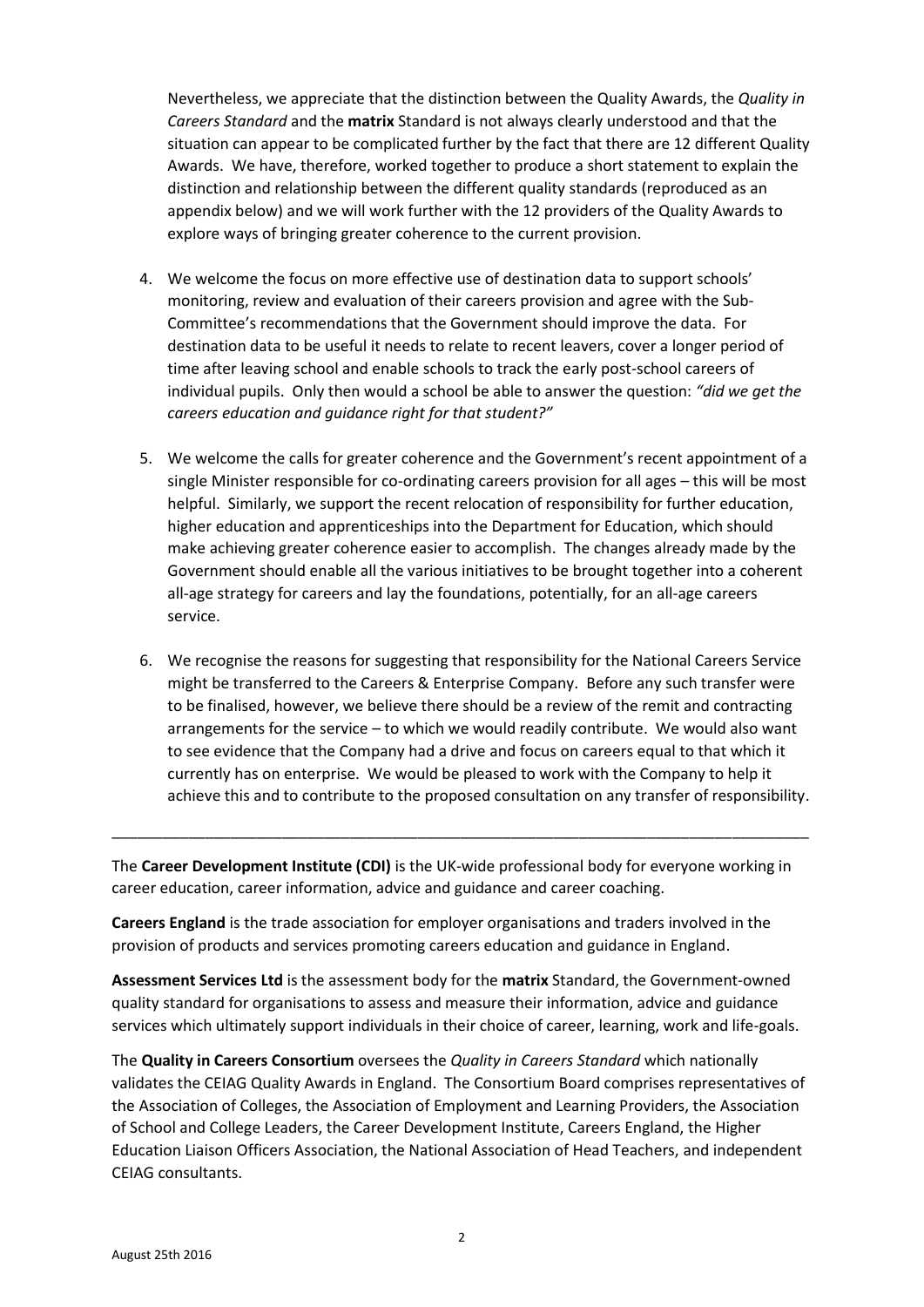## Appendix: **Quality standards for careers education and guidance**

This joint statement, from Assessment Services Limited and the Quality in Careers Consortium<sup>i</sup>, has been produced in response to the House of Commons Education, Skills and the Economy Joint Sub-Committee's call for greater clarity about the relationship between the *matrix S*tandard and the *Quality in Careers Standard*.

"*The Joint Sub-Committee accepts the differences between the matrix Standard and the Careers Education, Information, Advice & Guidance (CEIAG) Quality Awards which are nationally-validated by the Quality in Careers Standard.* 

*Together, the matrix Standard and England's CEIAG Quality Awards (nationally validated by the Quality in Careers Standard to ensure national consistency) have traditionally provided the complementary functions required for effective external quality evaluation of services and of programmes in different market places covering schools, colleges, work-based learning and beyond including higher education.*

*Currently there are 12 providers of CEIAG Quality Awards which are nationally validated by the Quality in Careers Standard. These Awards concentrate upon evaluating CEIAG programmesin schools, as well as in many Sixth Form Colleges and in Further Education; they cover programmes predominantly for young people.* 

*Currently over 1100 schools and colleges either hold or are working towards one of these Quality Awards. They assess the quality of the programmes of the underpinning careers education as much as the careers information, advice and guidance – they also ensure that accredited schools, colleges and other learning providers are accessing externally-provided independent careers guidance services which are quality assured by the matrix Standard. This is the crucial link between the different functions performed by the CEIAG Quality Awards and the matrix Standard.*

*The matrix Standard accredits services providing information, advice and guidance (IAG) covering not only careers matters, but also more broadly the IAG delivered on learning, work and life choices. It covers a wider range of organisations across a variety of provision for all ages, for example the National Careers Service, training providers, colleges, third sector, and trades unions. Currently over 2100 organisations, covering in excess of 4,000 sites, are accredited to the matrix Standard.* 

*At present, Government policy is that Schools and Sixth Form Colleges are encouraged to work towards achieving a Quality Award for CEIAG nationally-validated by the Quality in Careers Standard, and to work in partnership with external career quidance services that have achieved the <i>matrix* Standard. *The current statutory guidance from the Department for Education recommends that all schools should work towards achieving a CEIAG Quality Award.* 

*Having a mixed student population of both young people and adults, most Further Education Colleges are also direct providers of career guidance services and, as they are in receipt of Skills Funding Agency funding, they are required by Government policy to achieve the matrix Standard. They are also encouraged (but not required) to work towards a CEIAG Quality Award in order to assure the quality of their provision of careers education as well as their careers IAG.*

*We welcome the intention to have a greater awareness and clearer message about quality standards in the sector, and we will work together, in order that all people accessing careers education, information, advice and guidance can be assured both of the quality of the services and of the programmes they are receiving."*